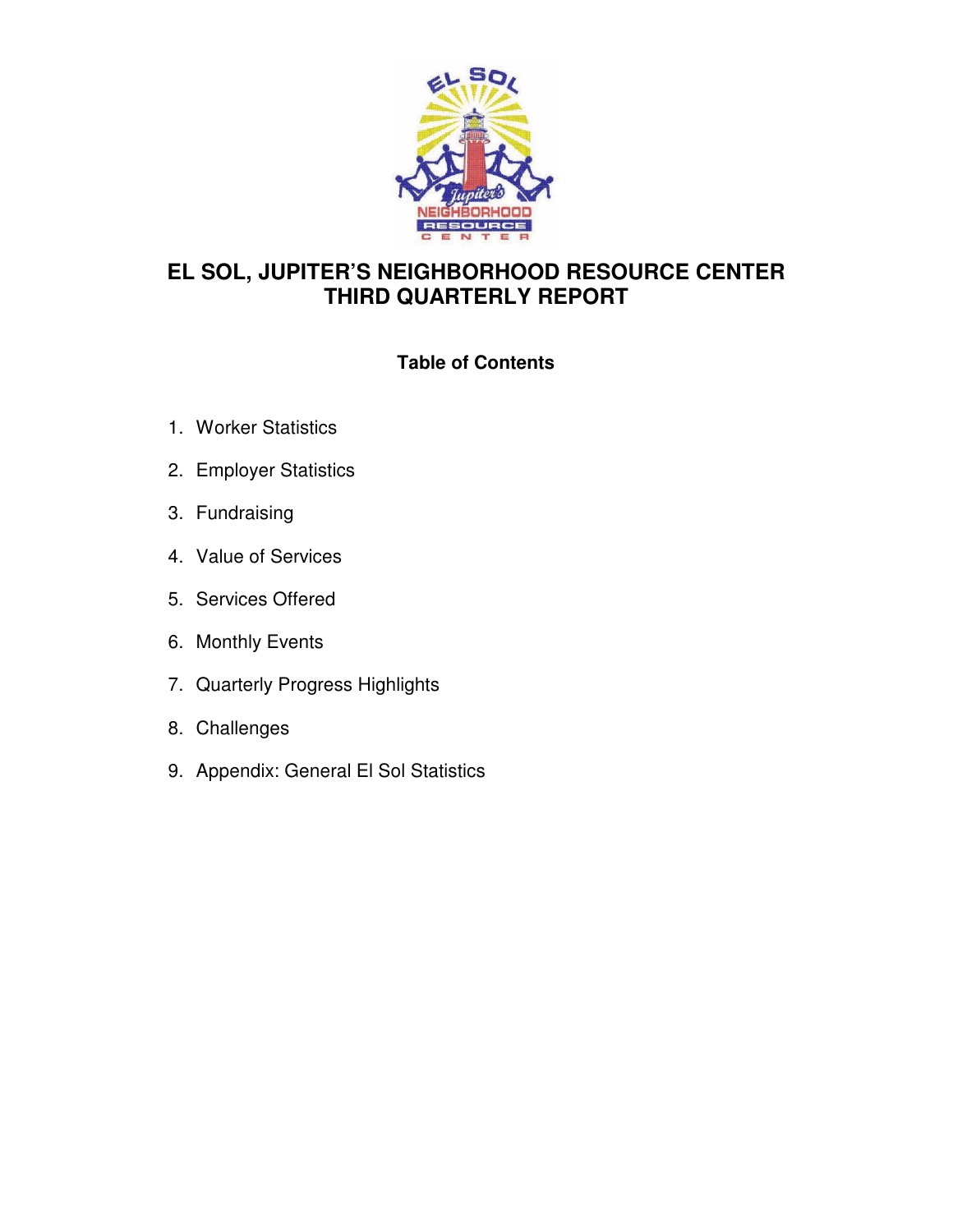El Sol, Jupiter's Neighborhood Resource Center (JNRC), as part of its lease with the Town of Jupiter, is pleased to submit its third quarterly report for the months of July, August, and September 2008.

## **1. Worker Statistics:**

## **a. Number of Workers Registered:**

A total of one thousand, one hundred and eighty-four (1,184) workers are registered with El Sol as of September  $30<sup>th</sup>$ , 2008.

## **b. Workers Attendance:**

During the third quarter of 2008 worker attendance at the center totaled ten thousand and ninety seven  $(10,097)^1$ . On average, the center served 119 workers per day. The monthly breakdown is as follows;

July: 118 workers per day on average August: 113 workers per day on average September: 127 workers per day on average

## **c. Workers Hired:**

A total of two thousand two hundred and eighty workers (2,280) were placed in jobs during this quarter. On average, 25 workers were hired per day. During that period the Center operated with a 21% placement rate. The monthly breakdown is as follows;

July: 771 workers hired (25 on average, 21% placement) August: 798 workers hired (26 on average, 23% placement) September: 711 workers hired (24 on average, 19% placement)



 $1$  Total worker attendance is the addition of all daily attendance lists.

l.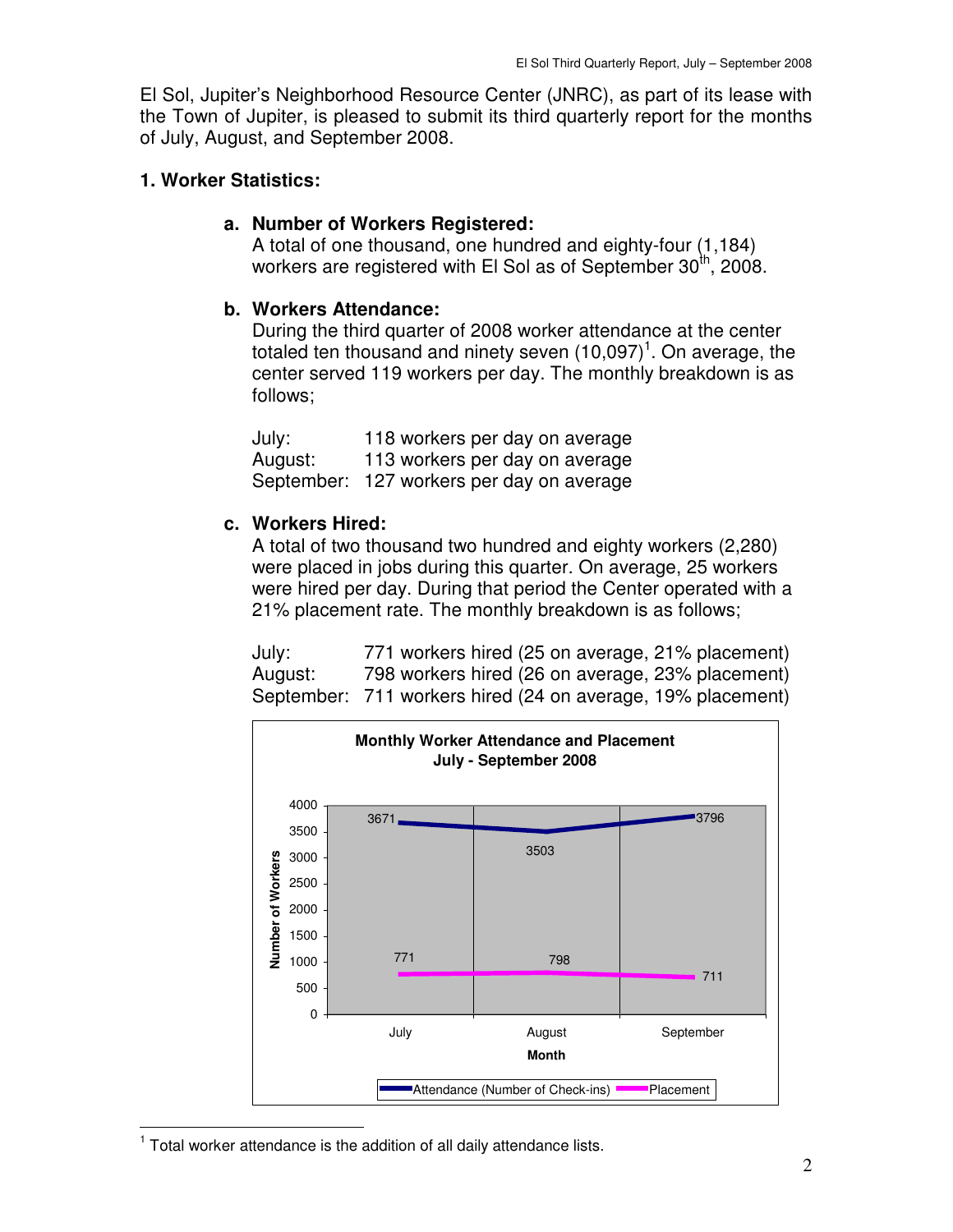## **2. Employer Statistics:**

## a. **Number of Employers Registered:**

A total of two thousand, two hundred and eighty four (2,284) employers are registered with El Sol as of September 30<sup>th</sup>, 2008. In this quarter a total of 413 new employers registered to use our services. The monthly breakdown is as follows:

| July:      | 131 new employers (4 per day on average) |
|------------|------------------------------------------|
| August:    | 136 new employers (4 per day on average) |
| September: | 146 new employers (5 per day on average) |

## b. **Employers Attendance:**

The total number of job requests that we received for the period was one thousand four hundred and thirty-four (1,434), the monthly breakdown is as follows:

July: 481 (5% increase from previous month) August: 500 (4% increase from previous month) September: 453 (9% decrease from previous month)

## **c. Employers' Needs:**

The majority of the job requests and most common needs around the community were (in descending order): landscaping, moving, housekeeping, yard work, cleaning, construction, digging, painting, putting up shutters and carpentry.

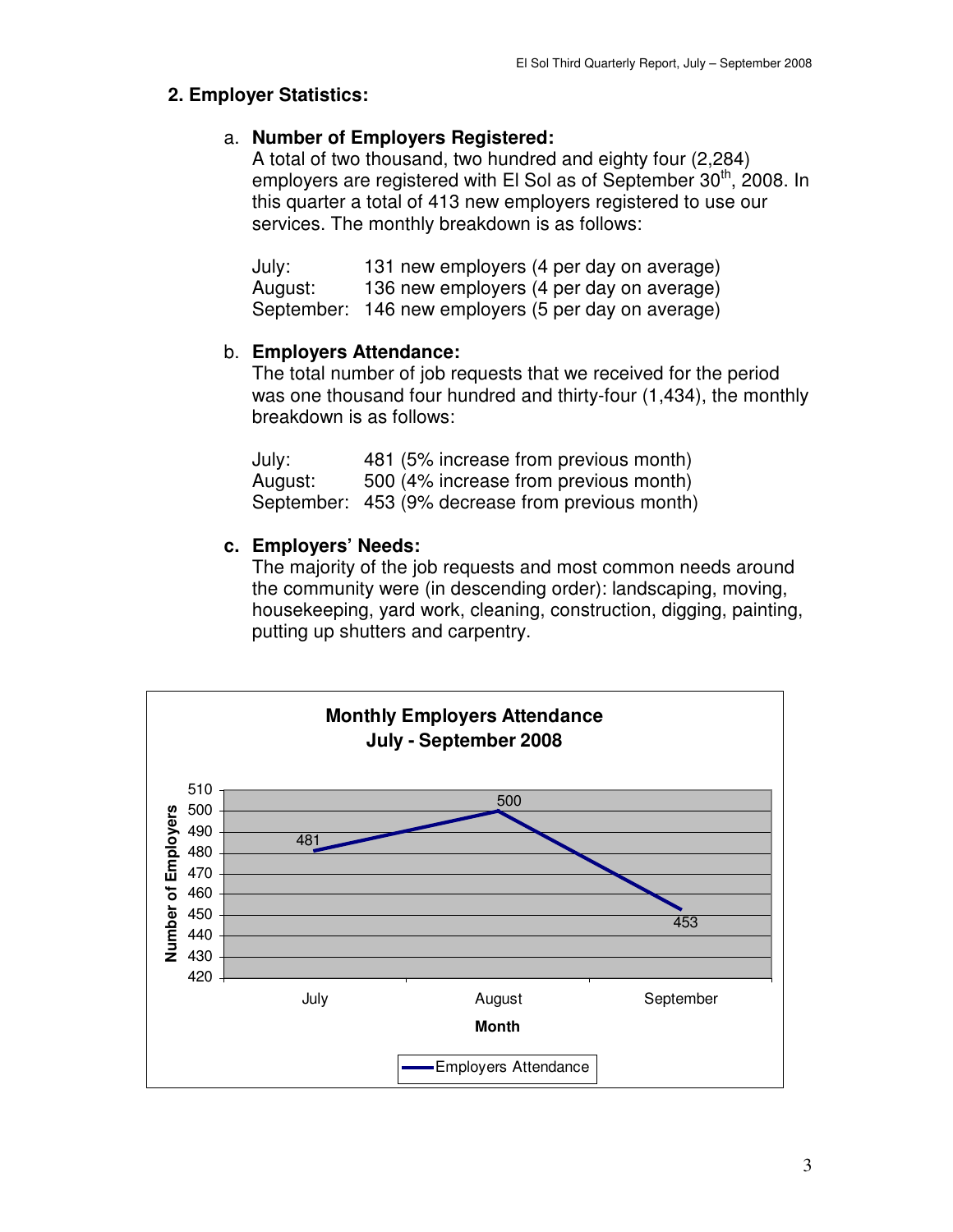#### **3. Fundraising:**

#### Private Donations and Grants:

The total donations during the quarter were \$20,788.06. This includes the \$15,000 grant for El Sol's English as a Second Language nighttime program. The monthly breakdown is as follows:

| July:                 | \$1,725.00  |
|-----------------------|-------------|
| August:               | \$15,888.03 |
| September: \$2,050.00 |             |

#### Lunch Collections and Raffles: July: \$378.37

August: \$376.09 September: \$370.57



#### In Kind Donations:

Office furniture and supplies; vacuum cleaner; assorted art supplies for our Art Program; personal hygiene products; food; clothes; TV's; child car seats; educational supplies; bikes and bike parts; computers.

#### Pending Grants:

Harry Chapin (\$5,000), Laura Jane Musser Fund (\$30,000), Lost Tree Village Foundation (\$20,000).

The Frankino Foundation pledged \$100,000 payable in April 2009.

We are planning a late fall mail campaign to prior donors as well as a late spring special event fundraiser. Also, we continue our efforts to approach local gated communities for financial support. Our upcoming strategic planning meeting should help finalize our long-term fundraising plans.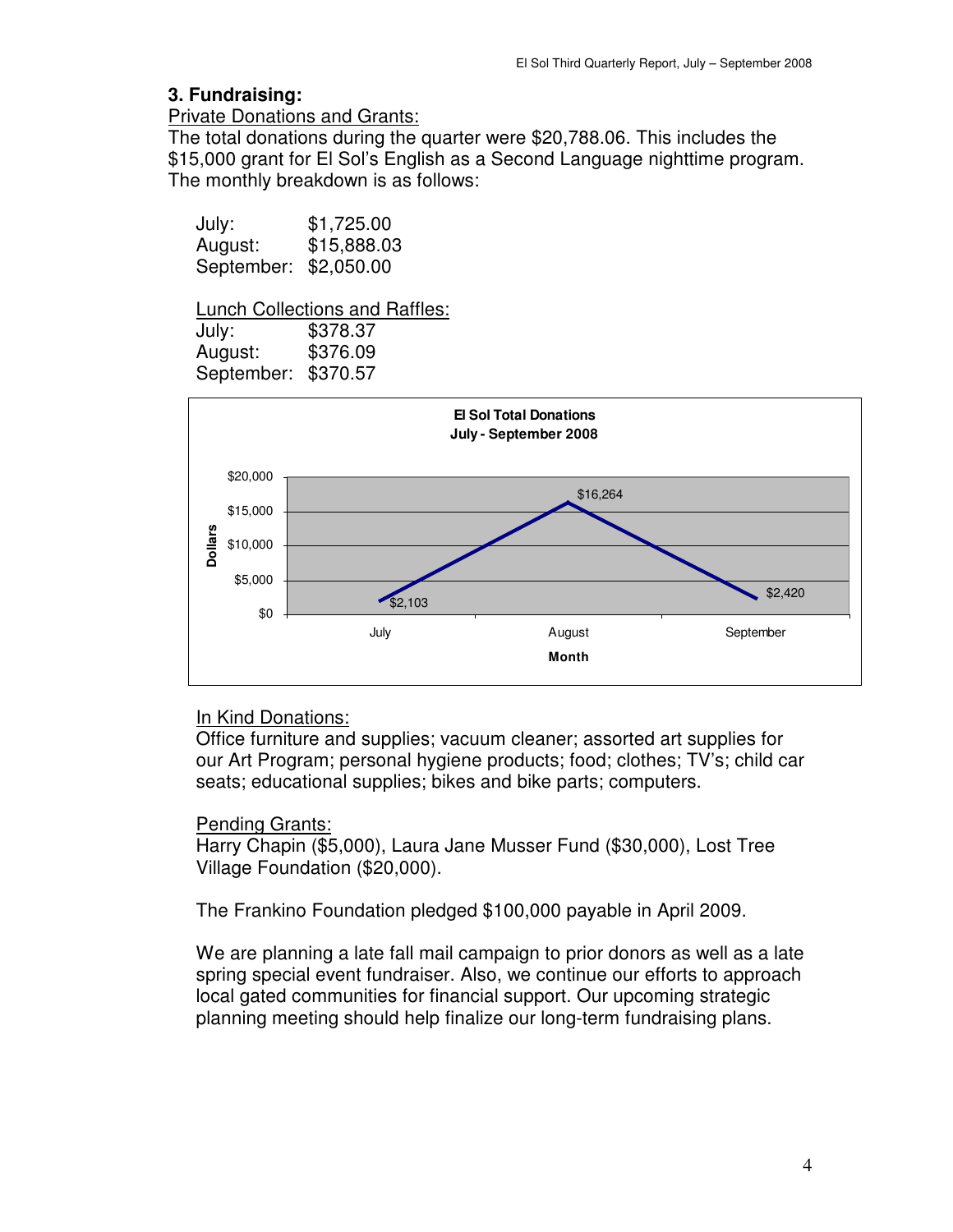#### **4. Value of El Sol Services for this Quarter:**

El Sol provides a variety of services to the community. In this chart you can view the value of each service, and in the next section we have included the details of each program.

| <b>Total</b>            | \$208,668 |
|-------------------------|-----------|
| <b>Legal Counsel</b>    | \$66,000  |
| Nighttime ESL           | \$8,782   |
| <b>Literacy Classes</b> | \$1,872   |
| <b>Family Literacy</b>  | \$15,157  |
| Interns                 | \$7,440   |
| Staff                   | \$21,415  |
| Volunteers              | \$88,002  |



## **On Average, this quarter El Sol provided \$69,562 per month in services to the Jupiter Community**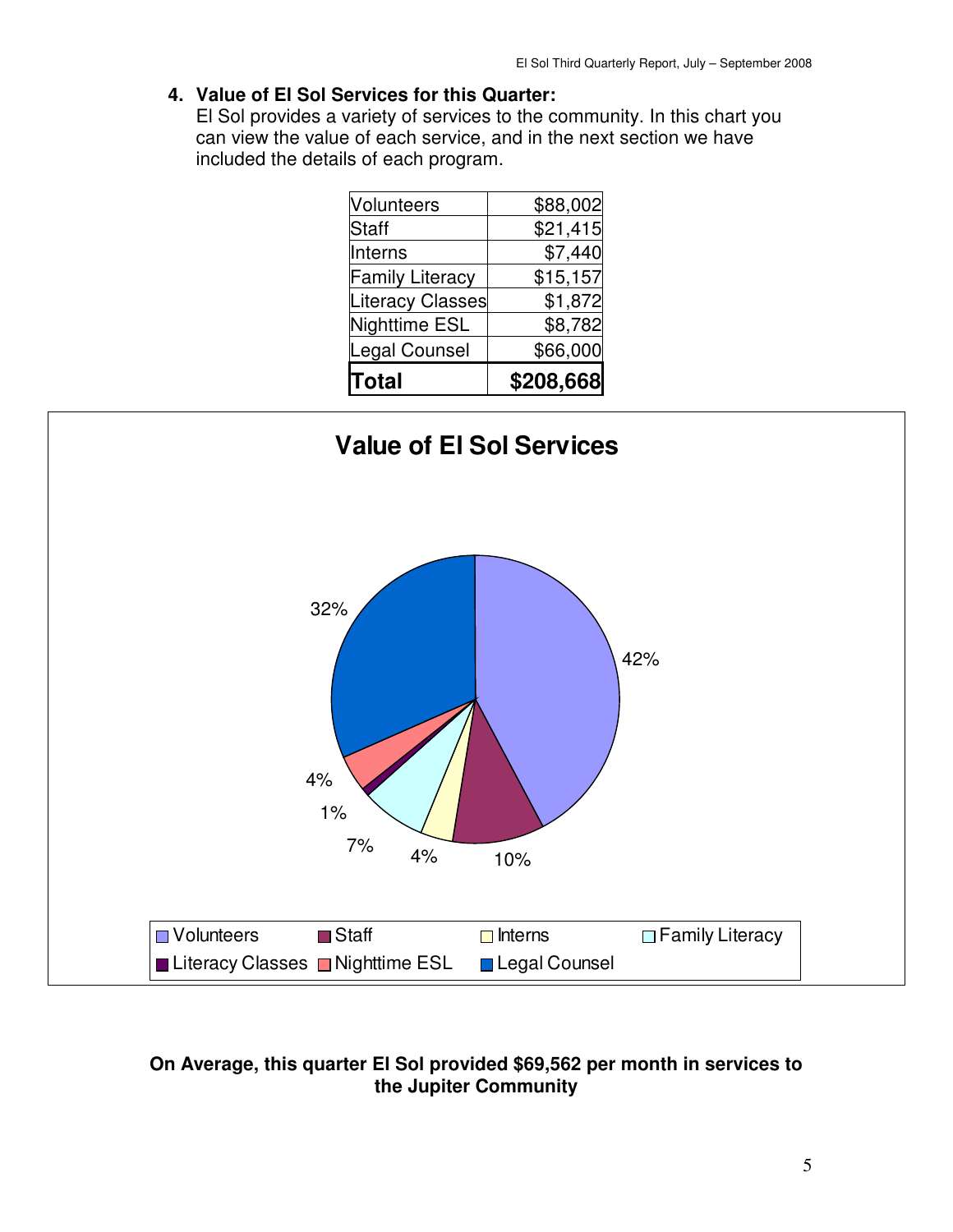### 5. **Services Offered:**

#### a. **Breakfast/Lunch**:

Everyday El Sol provides coffee and pastries for breakfast, and a hot meal for lunch. This is possible with the help of our volunteers, and the donations from various local businesses and organizations including: Publix, Starbucks, St. Vincent De Paul, St. Peters Church, CR Chicks and more. In this quarter we served a total of 7,628 meals for lunch. The breakdown per month is as follows;

| July:      | 2,626 meals; 85 meals on average per day |
|------------|------------------------------------------|
| August:    | 2,480 meals; 80 meals on average per day |
| September: | 2,522 meals; 87 meals on average per day |

Total: 7,628 meals

### b. **Daytime ESL Classes:**

El Sol offers English as a Second Language (ESL) classes once per day every day of the week and twice on Saturdays. Volunteer teachers offer an interactive class that covers various topics that students can use in their daily lives. The breakdown of participation per month is as follows;

April: 331 students; 11 students on average per class May: 248 students; 8 students on average per class June: 285 students; 10 students on average per class

Total: 864 students

### c. **Nighttime ESL Program:**

Our ESL program started in August, 2008 when Julio Mariaca, our new ESL Coordinator, was hired to oversee the program due to the cuts that the School District of Palm Beach County was undergoing, consequently leaving the program into the hands of El Sol.

Much of the work that the ESL coordinator was involved in during the month of August was of researching and assessing different ESL programs that best matched the Resource Center needs, considering the kind of population to be served and their educational level. After much preliminary work, it was decided to continue to follow the School District of Palm Beach County's ESL curriculum. We felt that the curriculum's mission was in line with our purpose: "To provide English skills to gain better employment opportunities and adaptability into the American Culture". In other words, learn one day and use the new acquired skills the next.

Our classes started on September 2<sup>nd</sup> with three levels A, B, and C. We had a pre-assessment during the last week of August to match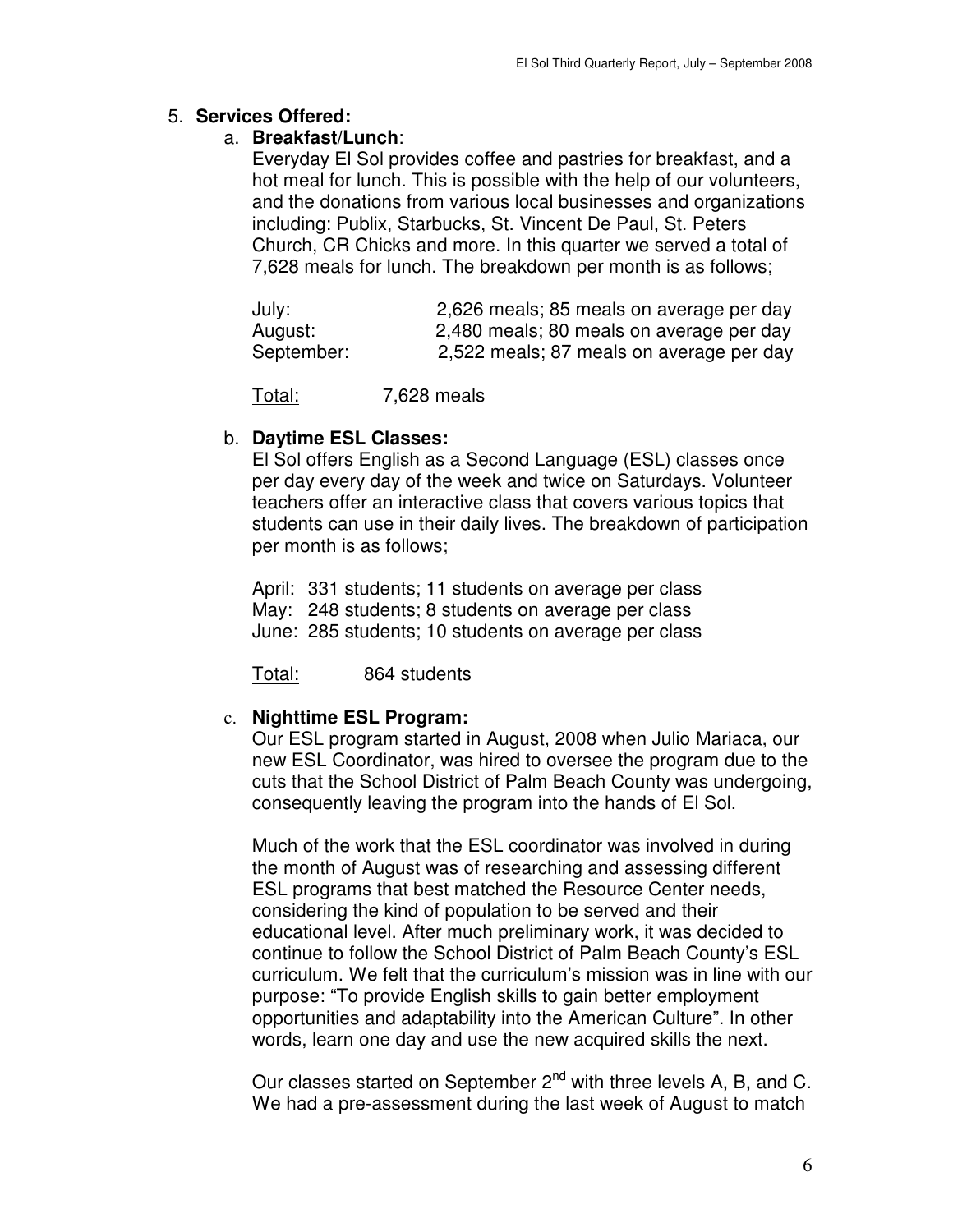the students' current English skills with the appropriate level. Our levels correspond with the following School District levels:

| <b>School District of Palm Beach County</b><br>El Sol ESOL Program |         |
|--------------------------------------------------------------------|---------|
| *LCP A                                                             | Level A |
| $*LCPB$                                                            | Level B |
| *LCP C                                                             | Level C |
|                                                                    |         |

\*LCP: Language Completion Point

The table shows that all the levels are within the beginners' stage. Our pre-assessment showed us that 99% of the students fell into this category. We expect that in the coming semesters students will move into the upper intermediate and advanced stages.

We decided to limit our registration to 100 students due to the space available for comfortable learning. The breakdown is as follows:

| Level A: | 46 students              |
|----------|--------------------------|
| Level B: | 26 students              |
| Level C: | 29 students for Level    |
| Total:   | 101 students registered. |

Classes are offered Mondays, Tuesdays and Wednesdays from 7PM – 9PM. We successfully recruited 24 volunteer teachers who take turns to teach different days for all 3 levels. These 24 volunteer teachers spent during the month of September a total of 309 hours of teaching.

In an effort to make our program more welcoming to women in the community, we also hired a Youth Leader with the purpose of taking care of the children while their parents are in class. Our Youth Leader spent 32.5 hours during the month of September with an average of 3 children per night. The activities that the children were involved in varied from drawing and dressing up to watching children's videos and playing with games. Our Youth Leader tried to match the evening's lesson plan to the activity so the children could relate to the parents' learning.

Students of the program will take their first test on October 1, 2008. Results of this test will tell us if we need to make any adjustments going forward. Graduation will take place on November  $24<sup>th</sup>$ , 2008.

Contributions from this program for this quarter are valued at \$8,782; which includes \$3,220 in form of salary pay for the ESL Coordinator and Youth Leader and \$5,562 in volunteer hours.

#### d. **Family Literacy**:

El Sol has partnered with The Palm Beach County School District's Family Literacy Program to offer family literacy classes. This program is geared towards pre-school children and their parents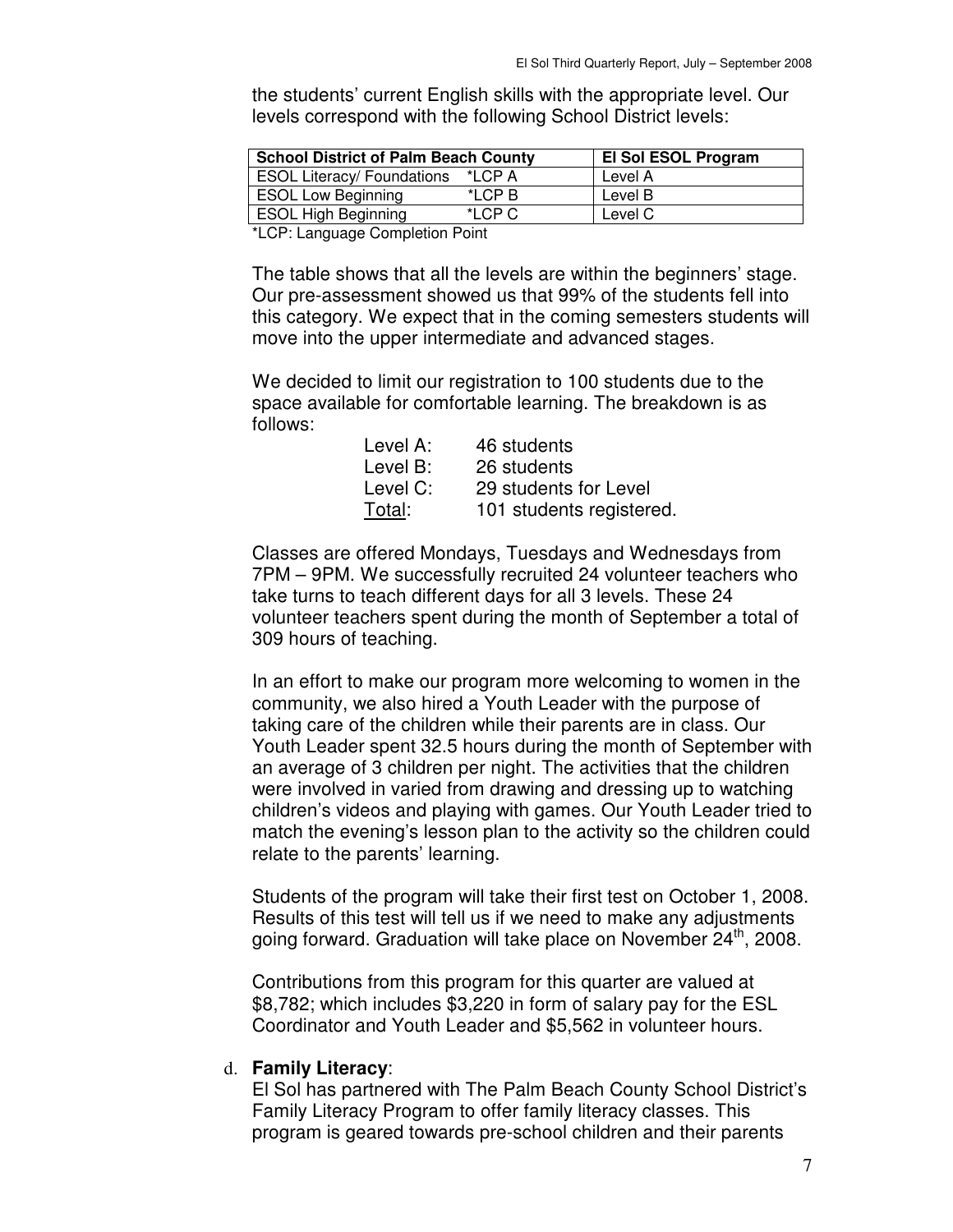and it helps families in the community improve their educational needs (ESL, Adult Basic Education, GED, parenting, early childhood education, and parent-child activities). The program runs from Mondays through Thursdays from 8:30AM to 1:00PM.

The Jupiter Family Literacy program started its Fall semester on September 2nd with 15 families. This program will impact 24 adults and 50 children. For the month of October Jannique Stewart from "Be the One" Abstinence Education will be our guest speaker to talk about parenting and parent education. On October 29th we will be celebrating National Family Literacy Day at the Marriott Hotel in Palm Beach Gardens along with several other family literacy programs in Palm Beach County.

Certified teachers run the program and its services are valued at \$15,157, which includes teacher salaries and supplies.

#### e. **Legal Counsel:**

Jill Hanson, of Hanson, Perry & Jensen, P.A. and Secretary of the Board of Directors of El Sol, has seen approximately 40 cases on a pro-bono basis in this time period. The most common issues among the clients were unpaid wage claims, driving with a suspended drivers license and immigration (which are not handled internally). Driving with a suspended drivers license is an issue that needs to be addressed perhaps by providing alternative means of transportation, or by a legislative campaign to make it possible for immigrant workers to receive some sort of driver certificate. With the economic issues, it seems more employers believe they can just simply not pay their workers. Most recently, a contractor at the Office Depot project at Indiantown Rd and Alternate A-1-A failed to pay 13 workers for over 20 days of work. We are pursuing claims for these workers and many others. We also have filed suit on behalf of some workers for a roofing company, who were not paid time and one half for overtime. In addition, thanks to the generosity of a local law firm, we have distributed wage record booklets to the workers, so they can keep track of their hours of work, for whom they worked, and so on, in case their employer fails to pay them.

We also distributed Know Your Rights cards to the workers.

Ms. Hanson works for 20 hours a week with El Sol at \$275 per hour. For this quarter, the value of the legal services provided at El Sol adds up to \$66,000 for the third quarter of 2008.

Cathleen Scott, a local employment attorney is staffing the legal program one Saturday a month. Jill Hanson, Ed Ricci and Aileen Josephs are working to put together a council of legal advocates for El Sol who would donate time and their advocacy abilities to the center. Our legal counsel uses qualified legal translators.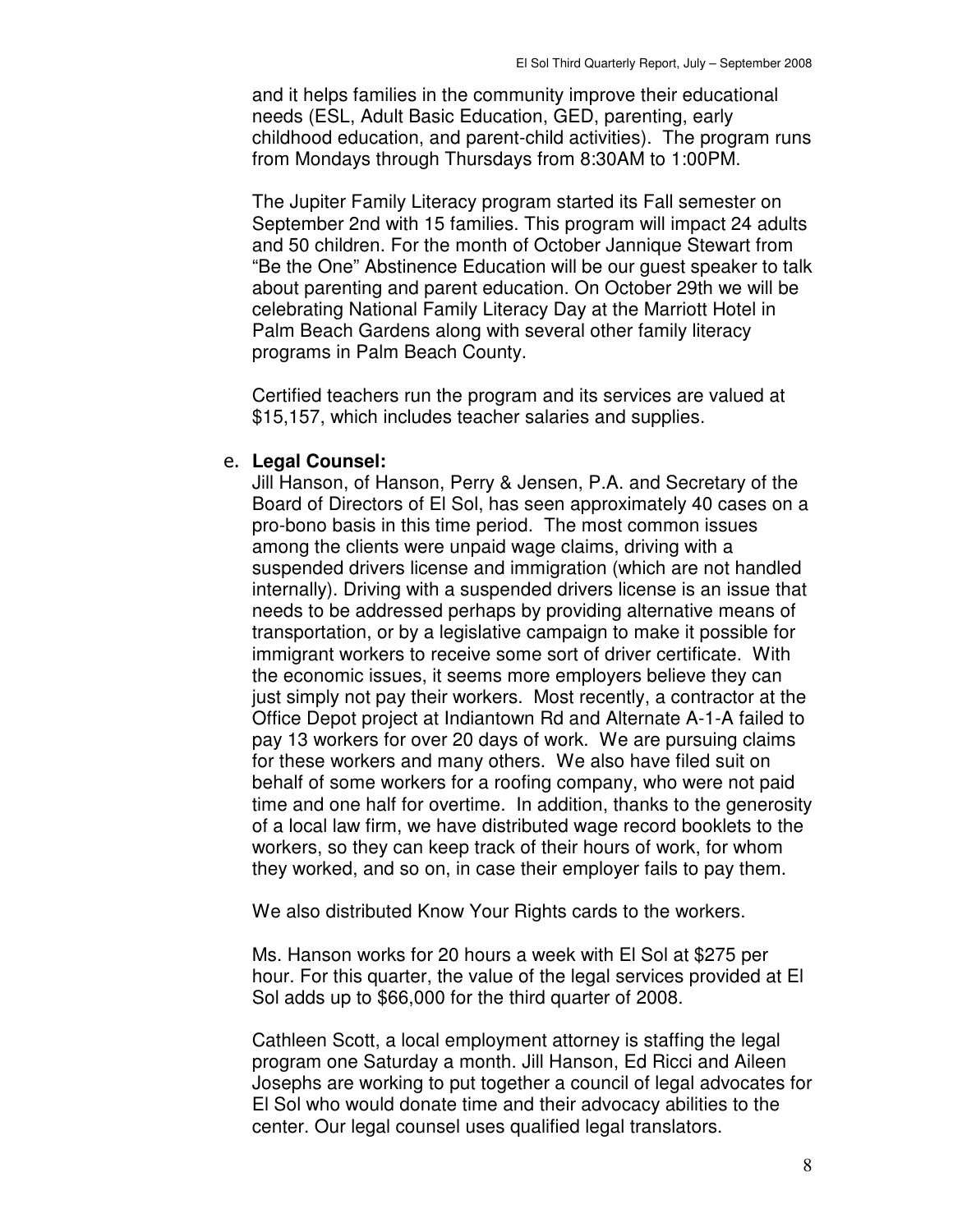#### f. **Personal Counsel:**

Sister Marta Tobón, a Guadalupan sister from St. Peter's Catholic Church assists many El Sol workers with her guidance. She often gives family and personal counseling in the center. Additionally, she refers people to different organizations depending on their needs. Below is a breakdown of how many cases she has taken in this time period:

| July:      | 17 cases |
|------------|----------|
| August:    | 14 cases |
| September: | 19 cases |
| Total:     | 50 cases |

#### g. **Internships**:

Kathryn Klaas and David Fertitta, both students at the Harriet L. Wilkes Honors College of Florida Atlantic University, are interns with Corn Maya and El Sol. Their internship began in September, and ends in November. Their responsibilities include helping with new worker registration, teaching English, assisting with grant writing efforts, helping coordinate Fiesta Maya and other events, assisting with administrative tasks, and developing a training video for day-laborers. Together they interned a total of 80 hours, valued at \$1,440.

Rigers Gjyshi was a legal intern at El Sol. His main responsibilities included researching diverse legal issues, ensuring that indigent people had reasonable access to the legal system, and setting up a legal database in order to keep a record of the vast number of cases that El Sol has handled and continues to handle. The focus of his internship was to provide help to underserved workers with the chronic issue of wage theft by employers who do not pay their employees. Rigers has represented El Sol at meetings of the South Florida Wage Theft Task Force in Miami. He also attended and was trained as a presenter, of the Know Your Rights workshop developed through the Florida Immigrant Coalition (FLIC). He has promised to present the KYR workshop here at El Sol. Rigers worked in-house at El Sol three days a week up until August, for a total of 30 hours per week. His work was supervised by Jill Hanson. His internship was funded with a grant from the Florida Bar Foundation, which was supervised by Florida International University. The grant was for a total of \$6,000.

Together the interns contributed services valued at \$7,440.

### h. **Literacy Classes**:

El Sol offers literacy classes on Thursday and Saturday nights from 7-9PM. The purpose of this class is to teach illiterate people how to read and write in their native language. This not only helps improve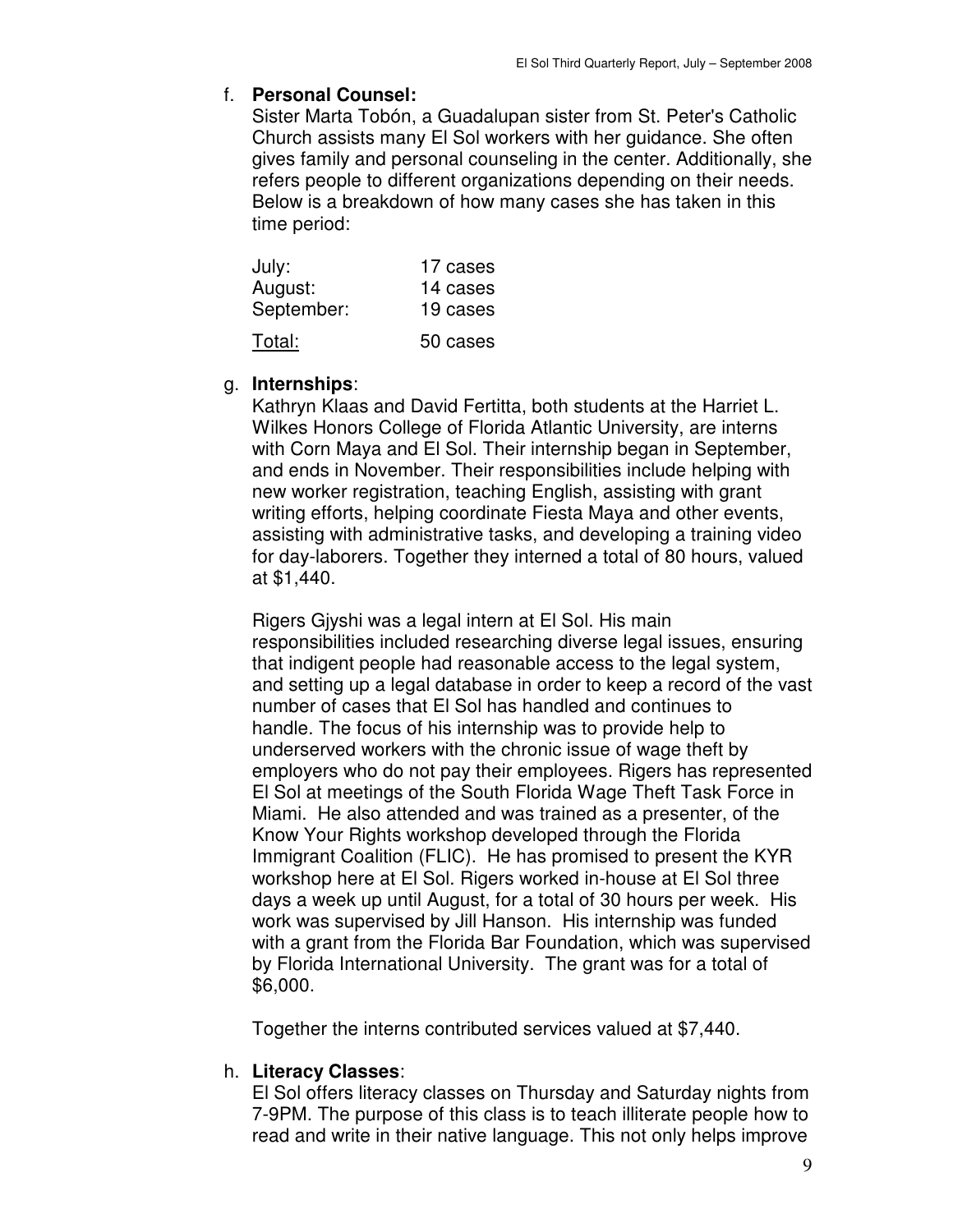student's quality of life, it also places the student in the right path to learn English and other subjects.

The need for this class became apparent during the registration of workers, and thus, two El Sol workers who used to be teachers in Guatemala agreed to volunteer to teach the literacy class. The program impacted 8 adults.

The last day of class for this pilot program was September  $27<sup>th</sup>$ . Both teachers and students were very pleased with their progress and plan on continuing this program next year. We are looking for funds to cover the program's costs.

Together both teachers volunteered a total of 104 hours for the quarter valued at \$1,872.

#### i. **Corn Maya:**

Corn Maya, Inc. is a non-profit organization that runs the cultural, sports and academic events for the immigrant community of Jupiter, and has its offices in El Sol. Among their programs, Corn Maya coordinates:

- Soccer League: This quarter Corn Maya continued with their soccer league. There are a total of 10 teams participating, including two teams of El Sol: "Las Estrellas" and "Las Aguilas." Teams can also arrange to play friendly games on Sundays in Jupiter Elementary's soccer field.

- Academic and Development Conferences: Corn Maya and el Sol hosted the Smithsonian National Indian American Museum who is looking to build a Virtual tour about Mayan Immigrants. They will be documenting the history of Corn Maya and El Sol, and they have started interviewing local migrant workers and families about their experiences.

Corn Maya has also been active in promoting development projects in Guatemala. In partnership with FAU, The American Jewish Committee, the Guatemalan Honorary Consulate of Palm Beach County, Hispanics in Philanthropy and the Center for International Migration & Integration they have organized several workshops on Transnational Economic, Social and Educational Development. El Sol recently hosted a Development Conference in which many Guatemalan leaders gathered to discuss the progress of their development projects in their communities of origin.

- Music Lessons: Corn Maya continued hosting music lessons every Saturday afternoon for children ages 7-11. A local High School student and his father teach the class and an average of 12 children participated throughout the third quarter. The classes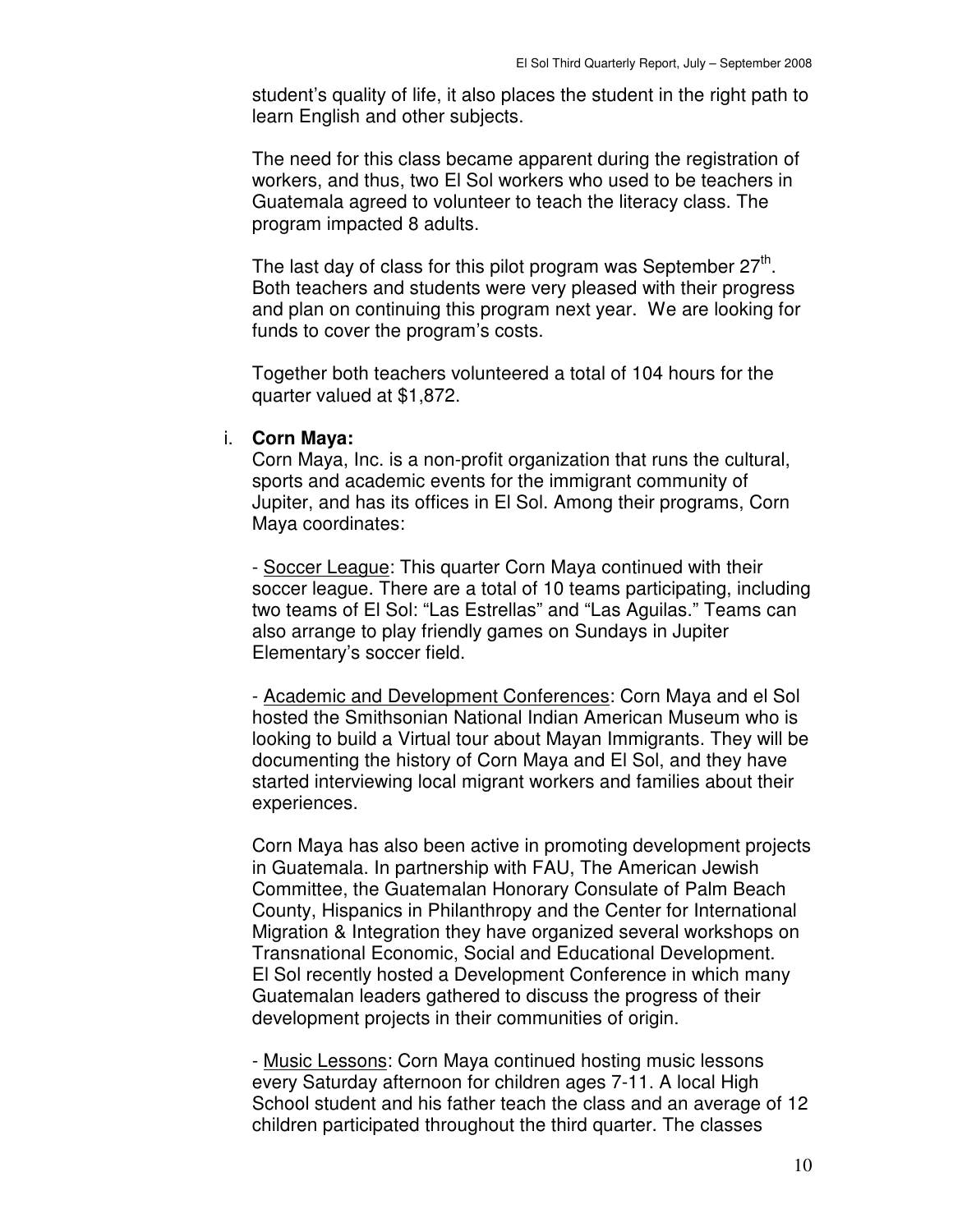include music appreciation and how to play the recorder.

- Computer Classes: Every Thursday and Saturday evening a volunteer teacher gives computer class to 20 students. The class covers a variety of topics ranging from the "start button," to how to browse the internet and how to save data onto a flash drive.

#### j. **Volunteers**

Over 100 individuals volunteered at El Sol this quarter to cover the daytime operation of the center. Volunteers help a variety of things ranging from welcoming employers, serving breakfast and lunch, and monitoring the computer lab, to teaching English, keeping up with building maintenance, helping with administrative tasks and registering workers. This quarter there was a total of 4,889 volunteering hours, which is valued at \$88,002. Here is a breakdown of volunteer hours per month;

| July:   | 1,643 hours; 101 volunteers           | \$18 per hour: \$29,574 |
|---------|---------------------------------------|-------------------------|
| August: | 1,618 hours; 99 volunteers            | \$18 per hour: \$29,124 |
|         | September: 1,628 hours; 93 volunteers | \$18 per hour: \$29,304 |
|         |                                       |                         |
| Total:  | 4,889 hours                           | \$18 per hour: \$88,002 |

### **k. Occupational Training**:

This quarter El Sol held four different occupational training courses and workshops for workers interested in developing or learning new skills, here are the topics covered and the number of participants:

**i. Construction:** El Sol partnered with Habitat for Humanity in Jupiter, so that workers could volunteer their time to help build homes, while getting on-site and hands-on training in roofing, installing windows, carpentry, laying sod, painting etc. We had a total of 31 volunteers participate, the monthly breakdown is as follows:

| July:      | 13 volunteers |
|------------|---------------|
| August:    | 8 volunteers  |
| September: | 10 volunteers |

**ii. Art:** We have been offering daily arts and crafts workshops in which participants can learn painting techniques and also develop items to be sold in our first art festival that will take place on November 2nd in our center. El Sol's patrons have reacted very positively to this workshop, and for this period we had a total of 250 participants; the monthly breakdown is as follows:

| July:   | 112 participants           |
|---------|----------------------------|
| August: | 56 participants            |
|         | September: 82 participants |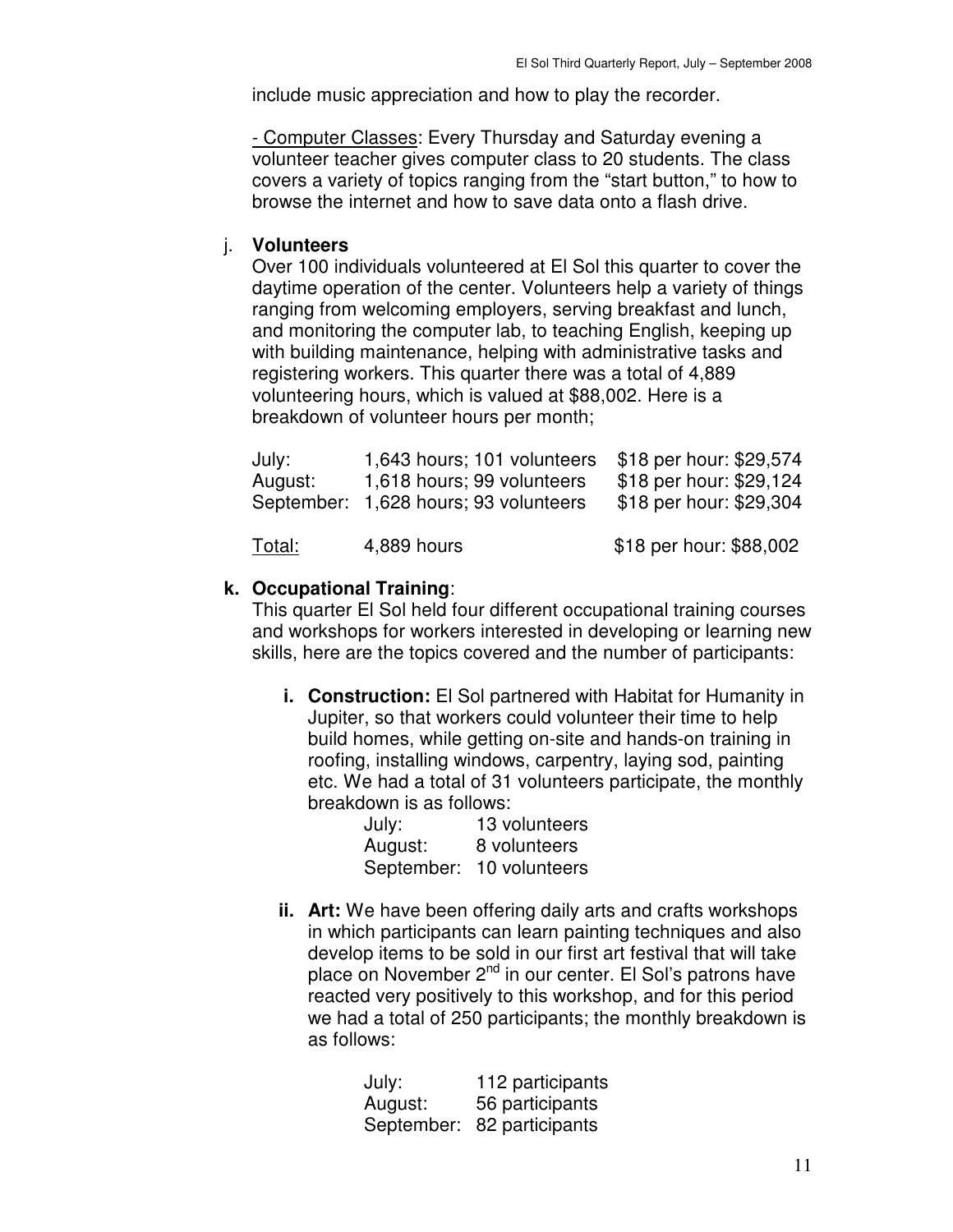Additionally, starting in August we partnered with the Lighthouse Center for Arts in Tequesta. Every Thursday morning Carolyn Nelson, an experienced art teacher, comes in to teach art with a very comprehensive curriculum that has been developed by the Lighthouse Center for Arts. Topics include Japanese and African art, modernism, classical art, self-portraits etc.

**iii. Tax Workshop:** A local accountant, Jorge Caro, comes in every Friday morning to teach participants about the tax system in the United States. He touches upon questions like "What are taxes? Why do we pay taxes? Who collects taxes and what are they used for? Who has to pay taxes?" etc. For this quarter a total of 62 people participated in this workshop. We began the workshop the last week of August and the monthly breakdown is as follows:

| August:    | 19 participants |
|------------|-----------------|
| September: | 43 participants |

iv. **Town of Jupiter Workshop:** El Sol and the Town of Jupiter have created a series of code enforcement presentations. The first presentation was about the Jupiter open-containers ordinance and the responsibilities of home owners and renters. It took place Wednesday September 25<sup>th</sup> in El Sol and 40 people participated.

#### l. **Computer Lab**

El Sol's computer lab is one of the most popular features among the workers. The lab has 20 computers that were donated to us by the School District's Digital Divide program. Every day, and often twice a day we have open computer lab time in which participants can browse the internet, communicate with their friends and family, read their hometown news, watch videos etc. Also, every computer in the lab has Rosetta Stone, which is used as a tool to teach English. Below is the monthly breakdown of participation in the computer lab:

| July:      | 565 participants |
|------------|------------------|
| August:    | 620 participants |
| September: | 600 participants |

Total: 1,785 participants

### 6. **Monthly Events:**

- **a. July:** 
	- Florida Health Department Presentation on available health services in new clinic on Indiantown Rd.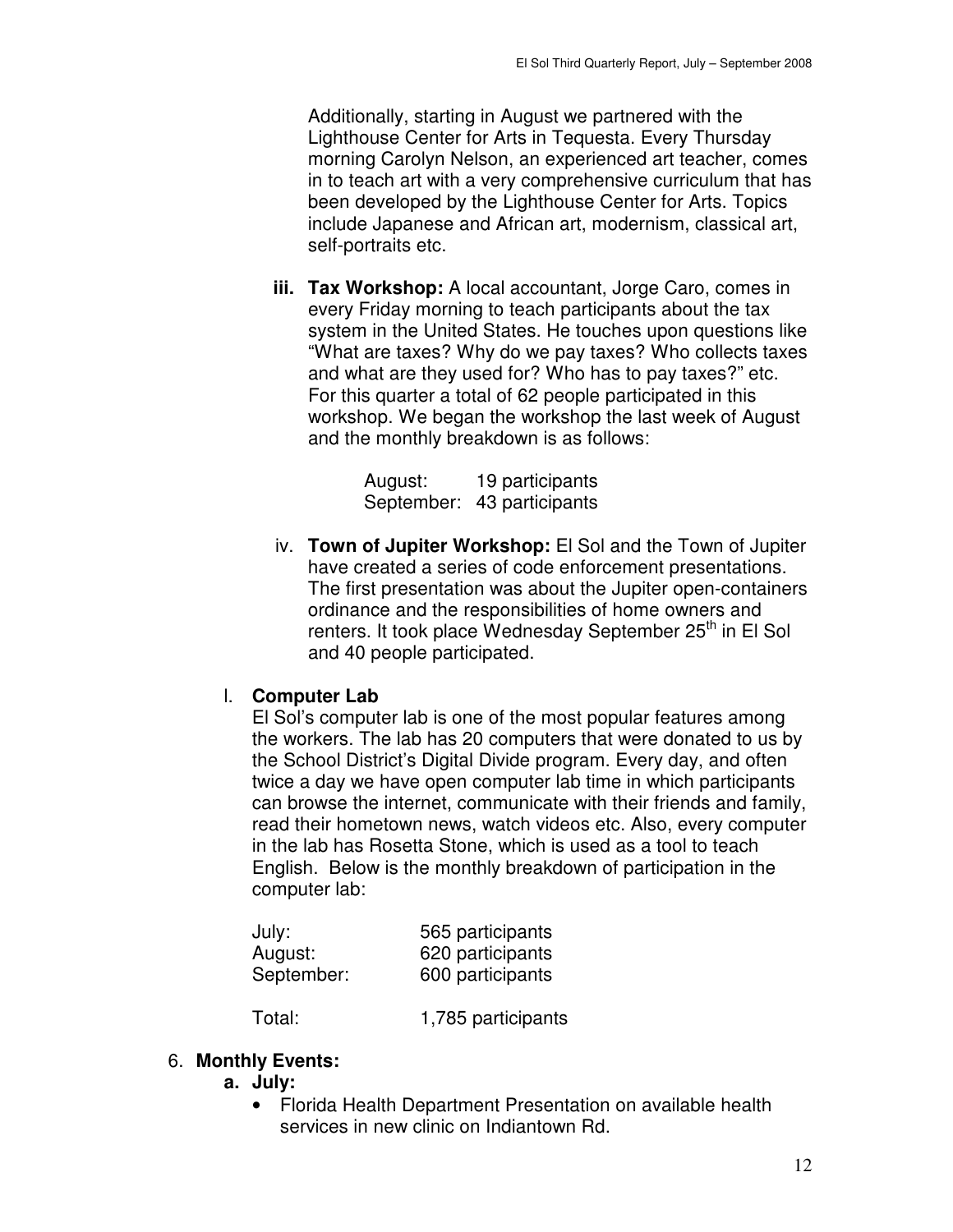- Smithsonian Museum Visit
- HIV/AIDS Awareness presentation
- Hispanic Council Meeting
- General Meeting
- Movie Night
- National Day Laborer Organizing Network (NDLON) Regional Meeting at El Sol
- NDLON leadership training for El Sol's Workers' Council and staff.
- Title I: Migrant Education Program, End of Year Event
- Mural Unveiling and Inauguration
- Local scout installed new bike racks
- Health Fair, co-sponsored with the Hispanic Council of the Northern Palm Beaches Chamber of Commerce
- Workers' Council Meeting
- Florida Health Department health screening
- Chef John Carlino Food Safety Training for volunteers

### **b. August:**

- Workers' Council Meeting to finalize Council By-laws
- Visit from organizers of new Lake Worth Center
- Hispanic Council Meeting
- Movie Night
- Quarterly Board of Directors Meeting
- Chef John Carlino Food Safety Training for volunteers
- Art Committee Meeting
- Family Literacy Program began their fall semester
- Florida Immigrant Coalition (FLIC) Staff meeting held at El Sol
- HIV/AIDS Awareness Presentation
- Palm Beach County Medical Social Services Meeting
- Development Projects in Guatemala, Workshop
- ESL Student Registration
- Florida Health Department health screening
- Community Health Alliance Meeting
- Lighthouse Center for Arts Art Classes began

## **c. September:**

- ESL Nighttime classes began
- Hispanic Council Meeting
- HIV/AIDS Awareness Seminar with CAPP
- El Sol's Second Anniversary
- American Cancer Society Seminar on Skin Cancer and Healthy Living
- General Meeting
- Movie Night
- FLIC Board of Directors Meeting held at El Sol
- Town Code Presentation